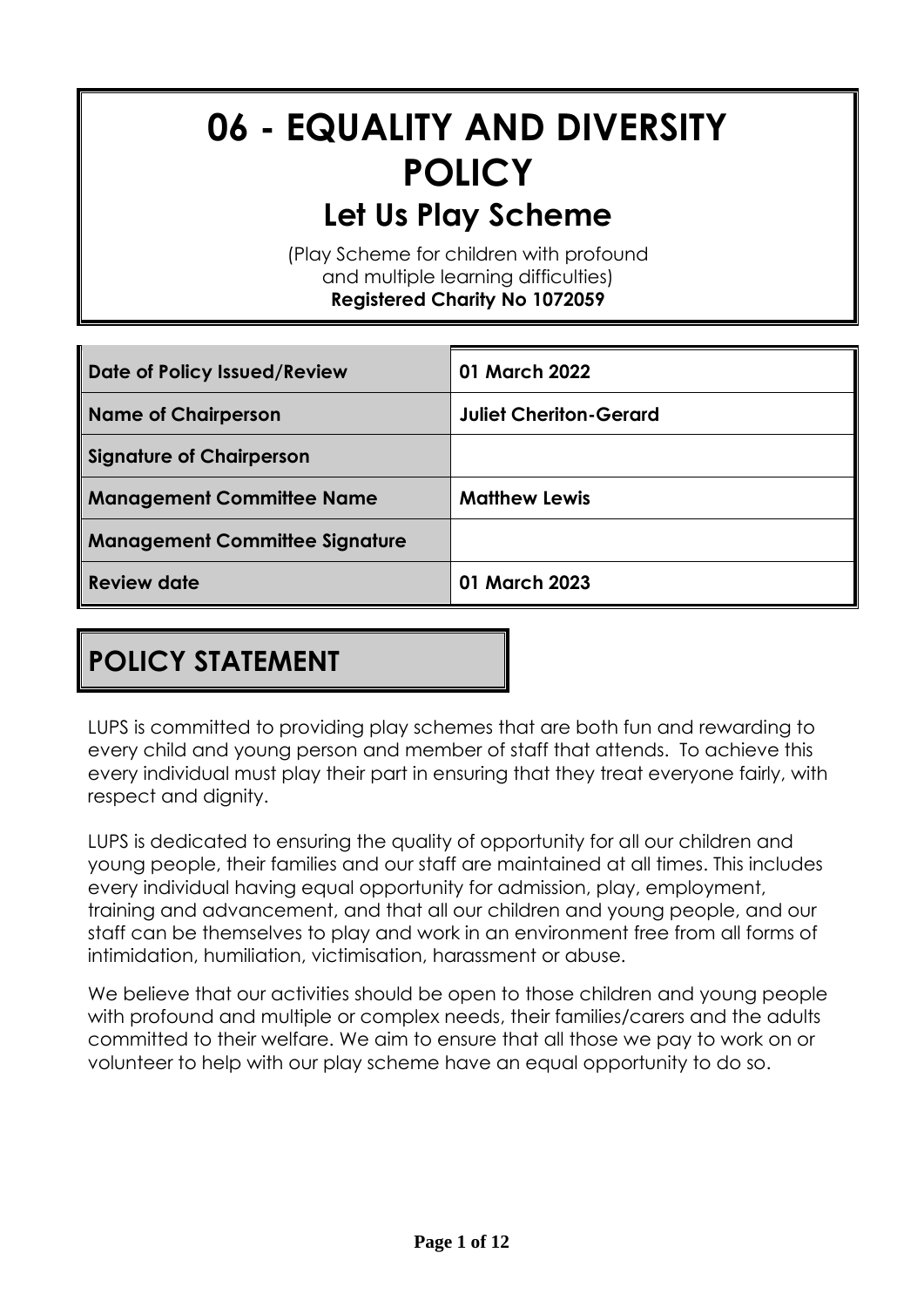## **WHAT IS EQUALITY AND DIVERSITY?**

#### **Equality and Diversity is about:**

- Treating everyone fairly, with respect and dignity.
- Recognising that we are all different and using those differences to benefit the team.
- Removing all forms of bias, prejudice and stereotyping that lead to unfair discrimination.
- Eradicating bullying and harassment.
- Valuing the contribution that every person makes to the team.

#### **Equality and Diversity is not about:**

- Treating everyone exactly the same we all have our differences!
- Giving unfair advantages to minority groups.
- Setting quotas.
- Being soft on individuals who do not meet the required standards.

### **HARASSMENT AND BULLYING**

All children and young people, and our staff have the right to play and work in an environment free from harassment and bullying, and to be treated with fairness, dignity and respect. Harassment and bullying will not be tolerated at anytime as it undermines confidence, can affect mental and physical health, erodes morale and, as a consequence, damages cohesion and effectiveness.

**What is Harassment?** Harassment is the unwanted behaviour by one or more people, whether intentional or not, which violates a person's dignity and creates feelings of anxiety, humiliation, awkwardness, distress or discomfort which can have potentially devastating consequences for that person. Harassment is judged on the consequences of actions, no on the intent.

#### **Typical Examples of harassment are:**

- Verbal or physical threats or abuse, including derogatory or stereotypical statements or remarks.
- Innuendo, mockery, lewd or sexist/racist/homophobic/religious jokes or remarks. Subjecting someone to insults or ridicule. Name calling.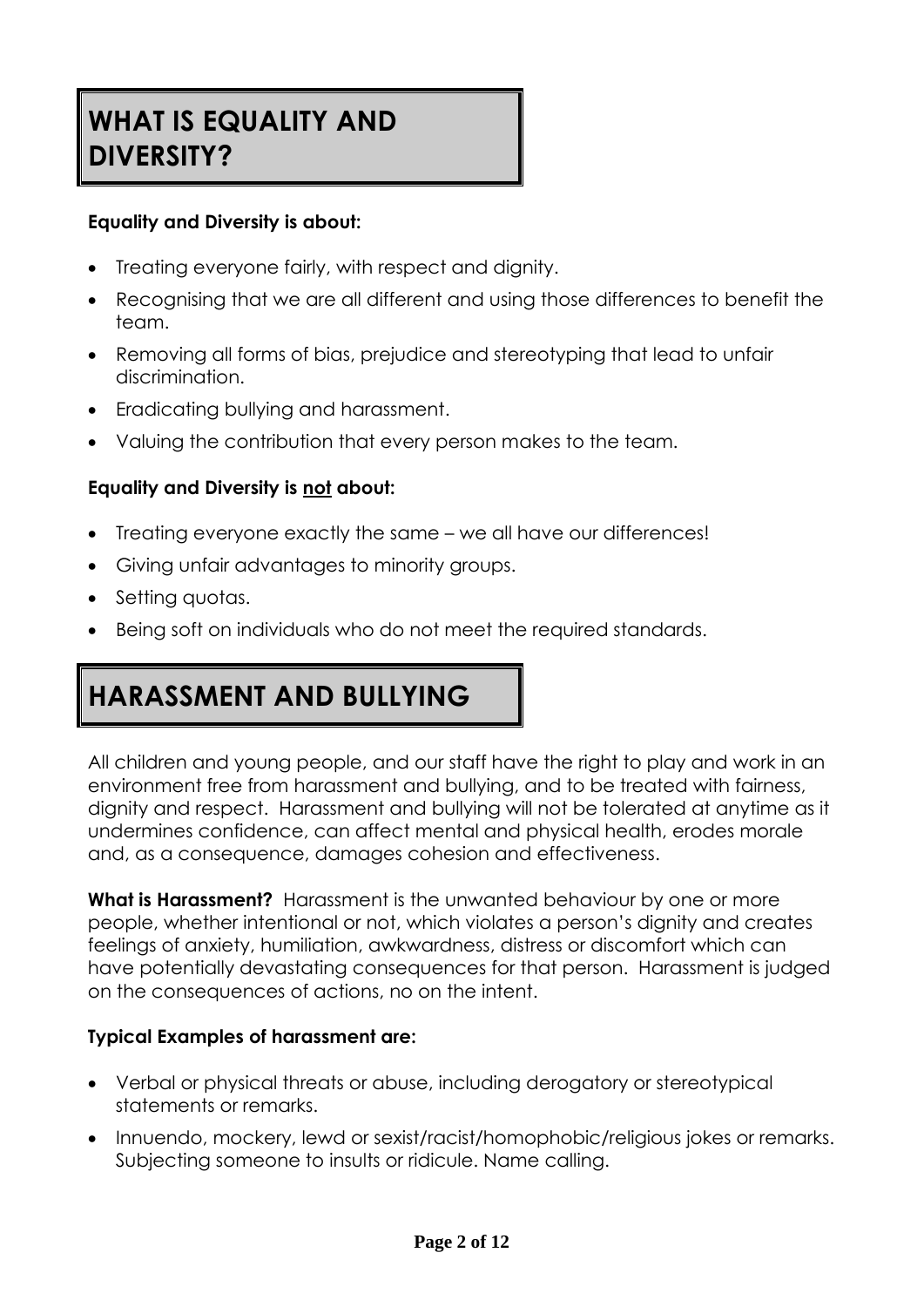- Personal comment about aspects of someone's physical appearance or character, which causes embarrassment, offence or distress.
- The use of offensive language in describing someone with a disability or making fun of someone with a disability, or telling jokes about disability.
- Unwanted, intrusive or persistent questioning or discussion about a person's personal life or similar questions about an individual's racial or ethnic origin including their culture or religion.
- Effecting any of the above using digital means e.g. by text message, or email, or ordinary telephone, or via social media.
- Making disparaging comments about the opposite sex that may cause offence in general.
- Making derogatory or disparaging comments about an individual on the grounds or pregnancy or maternity.

**What is the difference between Banter and Harassment?** Banter is good natured teasing, joking or repartee that doesn't offend anyone. Harassment is unwanted, distressful and hurtful words or behaviour. It is the impact that words or actions have, and not the intent of the person speaking or acting in a certain way, that makes it harassment and not banter. The fact that an individual did not intend to cause offence or hurt is not an acceptable excuse. Common Sense, context, good taste and individuals' relationships with each other will normally dictate which remarks are, and which are not, acceptable.

#### **Remember: Whilst often the harshest of banter occurs between the closest of friends, always stop to consider whether it may cause offence to someone else who may have joined the conversation at a later stage, or someone who may be within earshot.**

**What is Bullying?** Bullying may be characterised as offensive, intimidating, malicious or insulting behaviour**,** an abuse or misuse or power through means intended to undermine, humiliate, denigrate or injure the recipient. Bullying is not always a case of using authority. It can also take place between peers, and occasionally personnel are bullied by those junior to them. Bullying is usually persistent, often unpredictable and may be vindictive. However, and whilst this is not an excuse for such behaviour, it can also arise without intent – i.e. when a person is unaware of the impact of his or her behaviour on someone else.

Bullying is a form of harassment in the generic sense rather than the legal sense and is prohibited under LUPS policy. Bullying can often be hard to recognise; it is not necessarily conducted face to face and may be insidious (the recent rise in bullying by mobile phone text message is a good example of this). The recipient may think it is normal behaviour for the organisation; they may be anxious that others will consider them weak or disloyal if they do not put up with it; or they may worry that if they report it, they will not be believed and may be victimised. Where no prohibited ground exists, care should be taken not to confuse bullying and harassment behaviours.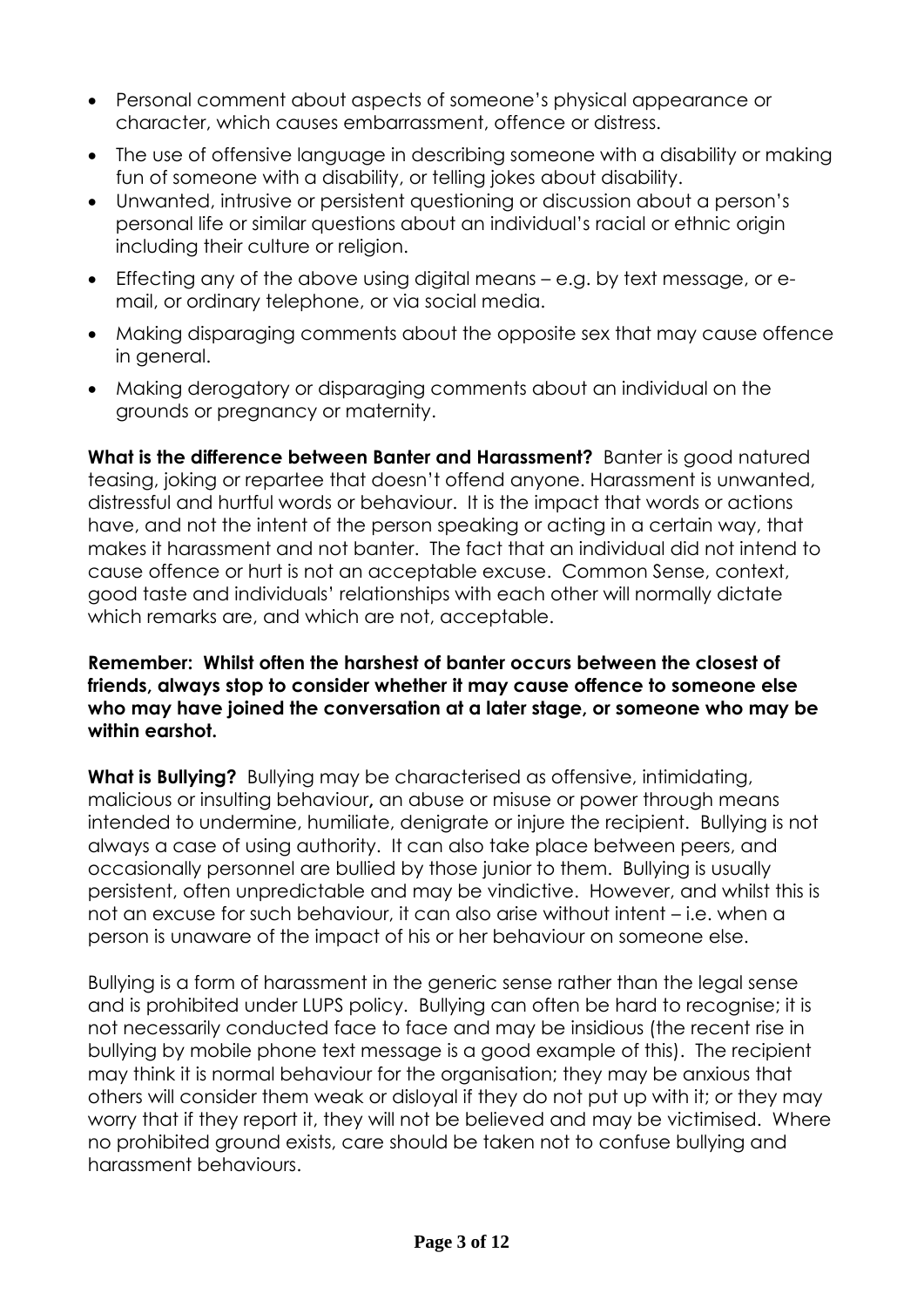#### **Typcial examples of bullying are:**

- Humiliation or verbal abuse, such as shouting or swearing at others in public.
- Physical abuse or intimidation.
- Punishing a whole group for the failings of an individual.
- Subjecting subordinates to unnecessarily excessive or oppressive supervision, monitoring every aspect of their performance or being disproportionately critical of minor things.
- Persistent and unjustified criticism; unwarranted pressure which may increase the likelihood of failure.
- Ignoring or excluding an individual from social event, meetings, discussions.
- Undermining an individual's professional authority or standing.
- Coercing an individual to take part in an initiation ceremony or ritual.

**Are you a Bully?** Is it possible that you are unaware of the effect your behaviour has on others? The following are examples of phrases that should not be used to excuse, or hide, behaviour that – in reality – constitutes bullying:

- 'Strong or robust management style'
- 'A personality clash'
- Describing someone as 'over-sensitive' or 'unable to take a joke'.
- A manager who does 'not suffer fools gladly'.
- A 'hard task-master'.

### **WHAT IS DISCRIMINATION?**

Direct discrimination is when a person is treated less favourably than another person just because of such things as their gender, gender reassignment, race ethnicity, religion or belief, or sexual orientation.

Indirect discrimination is when a provision, rule or practice is applied to everyone but causes a particular person or group to be disadvantaged.

Discrimination by victimisation is when a person is treated less favourably than others for unidentified reasons including because he/she has made a complaint, or has provided information relating to a complaint, or has alleged that discrimination has occurred.

Positive discrimination is unlawful and is when people of one group are treated more favourably than others. This is not to be confused with Positive Action, such as giving special encouragement or training to under-represented groups to make up for previous inequality or discriminatory practice.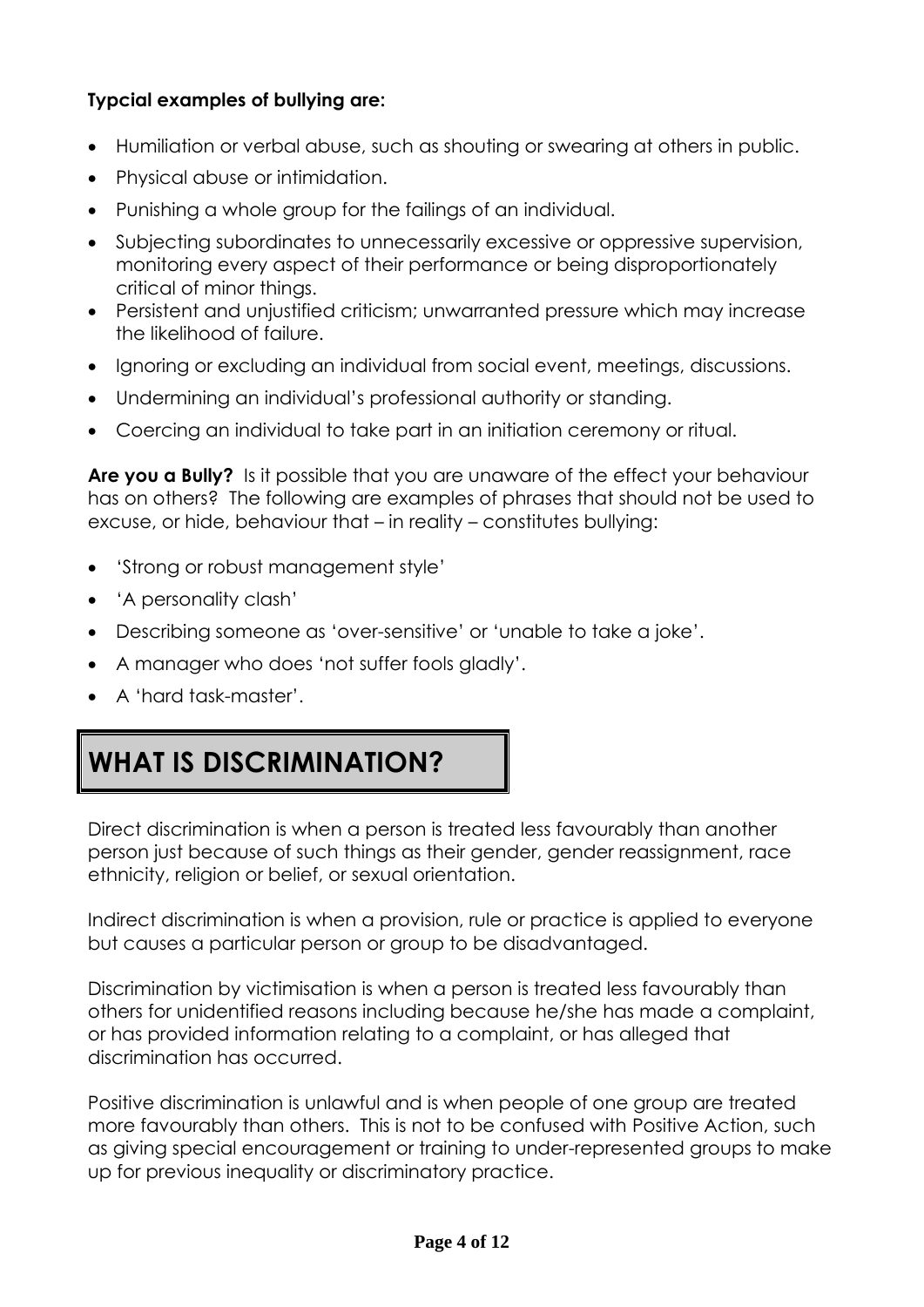Any form of discrimination be it action or remark is unacceptable.

Our children and young people may not understand particular comments or actions and need to be protected from such forms of abuse.

Any such behaviour will be reported to the LUPS committee for investigation.

**Discrimination whether direct, indirect, intentional or unintentional is unlawful and could result in disciplinary and even legal action.**

### **ADMISSIONS**

LUPS is open to those families in the community who have a child or children or young people with profound and multiple or complex needs; children and young people who would need consistent one-to-one support to enable them to achieve at their own level.

Our referral system is open to parents and other agencies working directly with the children and young people and/or families/carers.

# **EMPLOYMENT**

LUPS will appoint the best person for each position and will treat fairly all applicants and those appointed.

Commitment to implementing our Equality & Diversity Policy will form part of the job description for all workers.



LUPS recognises that many different types of family successfully love and care for their children. LUPS offers a flexible payment system for those families with differing means.

### **ACTIVITIES**

All children and young people will be respected and their individuality and potential, recognised, valued and nurtured. Activities and the use of play equipment offer children/ young people the opportunity to develop in an environment free from discrimination or prejudice. Appropriate opportunities will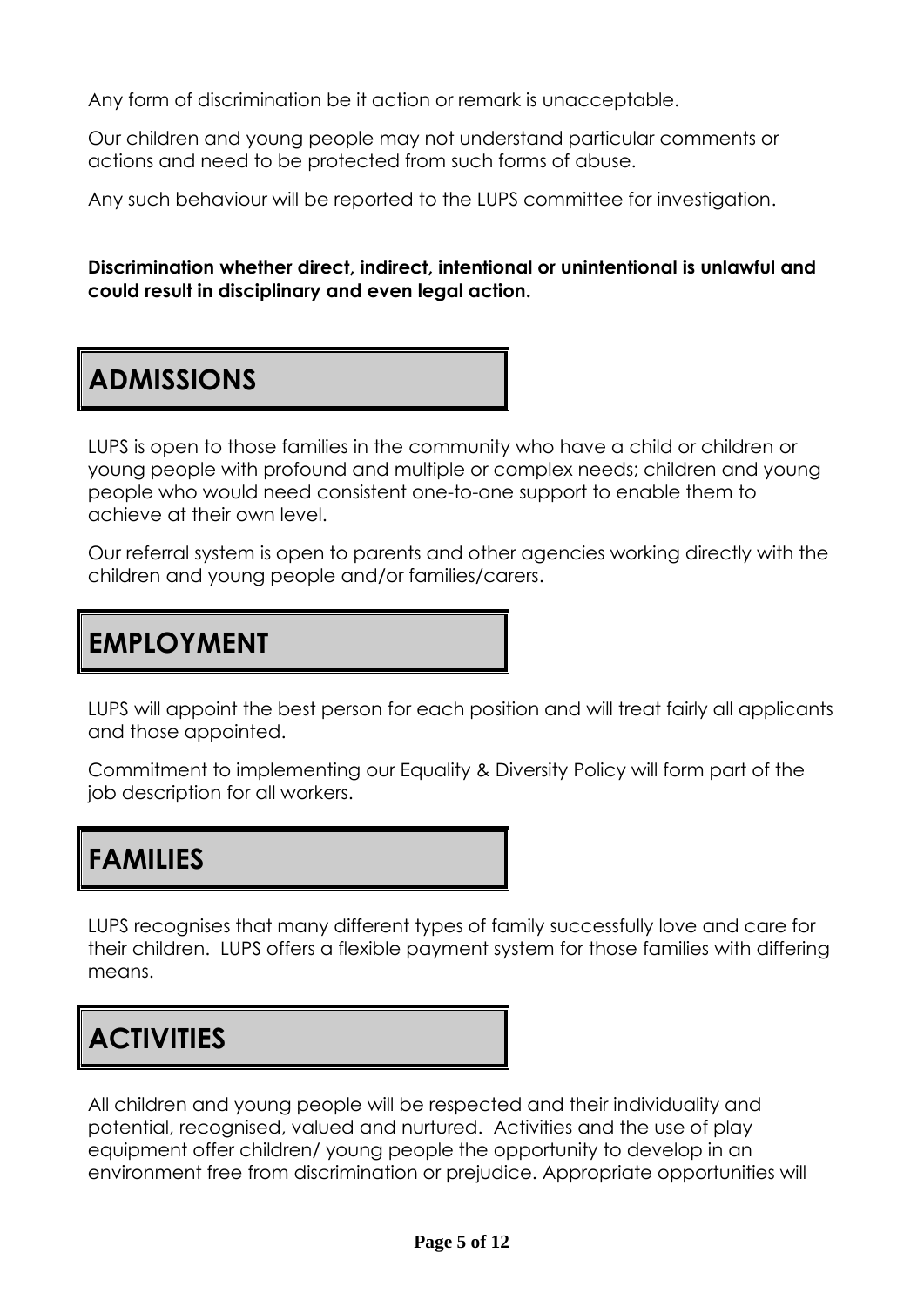be given to each child and young person to explore their environment and access it at their individual level.

## **COMMUNICATION**

Children and young people at LUPS communicate in a variety of ways not necessarily in formal speech. Each child and young person's ability to communicate will be shared with their carers. All information spoken, written and signs will be communicated clearly.

## **FOOD**

Medical, cultural needs will be met. Dietary needs will be met by the parent carer.

### **MEETINGS**

Where possible, the time and place of meetings will be given with enough time to ensure that families have opportunity to be involved in the running of the play schemes.

## **COMPLAINTS PROCEDURES**

#### **What can you do if you are being treated unfairly?**

Don't suffer in Silence! Tell someone and use the Management chain, to help you deal with it. Doing nothing should not be an option. You **will** be supported.

The person who is treating you unfairly may not realise that they are causing you offence. It is the impact that their actions or behaviour are having on you that is important and you have the right, as well as the responsibility to take action to stop them – both to protect yourself and to help protect others from such behaviour in the future.

#### **"I may wish to make a complaint. Who can I turn to for advice?"**

Deciding on whether or not to make a complaint may well be a difficult decision. It is also one which you have to make for yourself having sought proper advice. However, by not speaking out, others may continue to believe that their behaviour is acceptable; by speaking out, you can make them re-consider their behaviour. You can also help ensure that others do not suffer the way you have.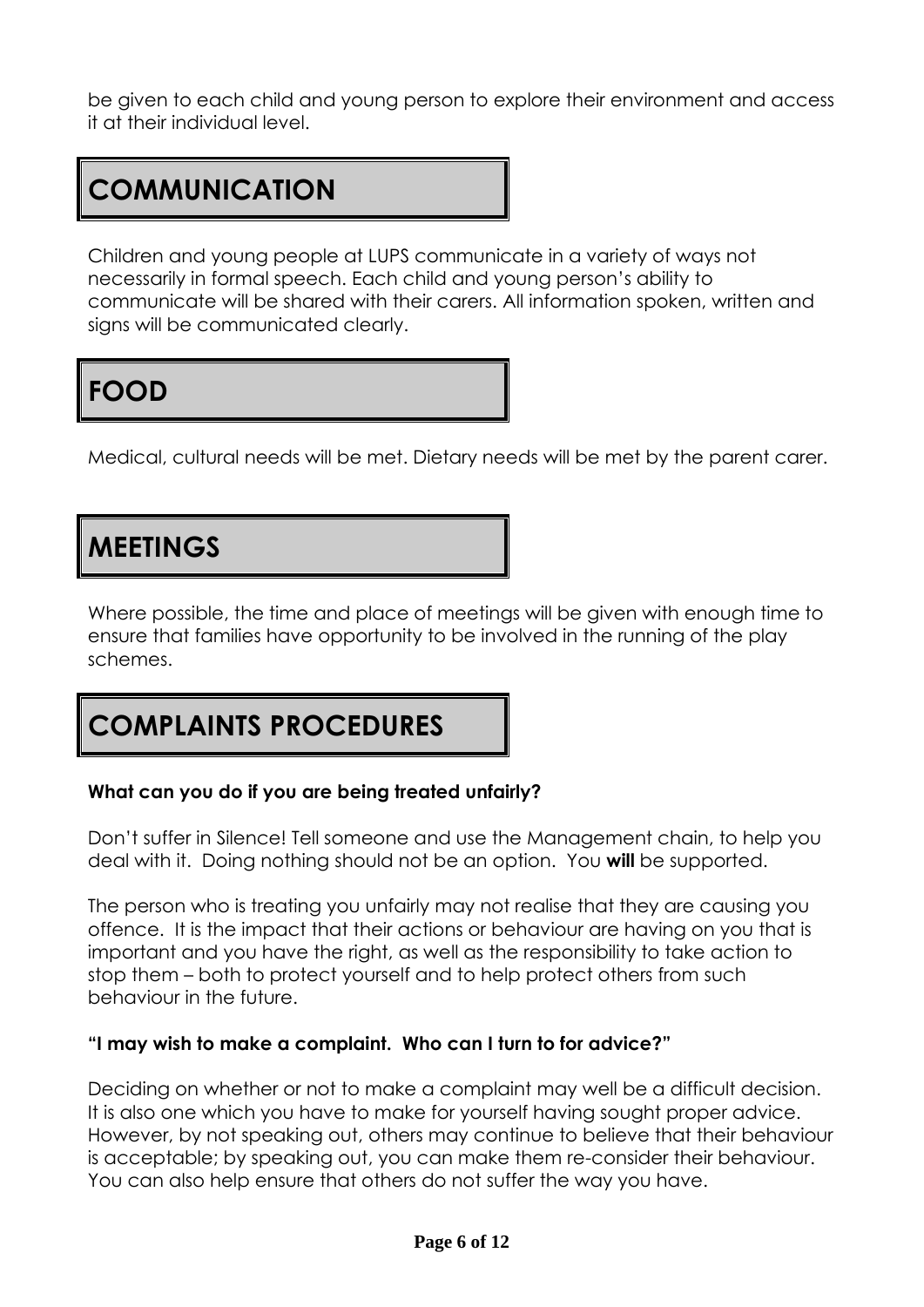You should aim to address someone's behaviour at the lowest possible level – most people who wish to make a complaint want it resolved at a low level, as it involves less fuss and brings a quicker conclusion to an incident, allowing all parties to move forward. Nevertheless, entirely reasonably, they want the complaint resolved effectively.

Anyone wishing to discuss the nature of their complaint prior to making a decision, should contact a member of the Senior Management Committee, ACAS, or The Citizens' Advice Bureau (CAB) in the first instance. Where appropriate, the complaint must state on which 'prohibited ground' a complaint of harassment is founded, i.e. race, gender, age, disability etc.

#### **INFORMAL COMPLAINTS**

#### **"I do not wish to make a big issue of this, but something needs to be done".**

Often people do not realise that their behaviour causes offence or makes others feel uncomfortable, and they may be genuinely shocked and stop as soon as they are made aware of this. Where an allegation of harassment or bullying has been made, both you and the other party should make every effort to try and resolve the allegation informally and at the lowest level. In many case, you may simply want the behaviour in question to stop and for its negative effect on you to be acknowledged, maybe accompanied by a personal apology.

This is called **Informal Resolution**, the aim of which is to take action promptly at the lowest appropriate level in order to achieve a mutually acceptable solution. This in turn should enable a harmonious play scheme and/or sound relationship to be restored as quickly as possible.

Making an attempt at informal resolution does not mean that you cannot later make a Formal Complaint, if you change your mind, or if the attempt at resolving things informally fails.

In the first instance, you should seek early advice from a member of the Senior Management Committee before deciding whether to attempt Informal resolution. Even if you wish to sort things out informally, the Chairperson or Senior Management, if aware of the alleged harassment, may decide that such an attempt would be inappropriate. They may decide to transfer to the formal procedure if they become aware of allegations that they consider to be sufficiently serious and/or if the Respondent(s) deny any wrongdoing and refute the allegation(s).

Going down the informal route, the following options are available to you:

**Unassisted Action:** You may wish to speak to the other party on a one-to-one basis. In this case, you should remain calm, be civil, briefly describe what has been said, or has happened, which caused you offence, listen carefully to any response and avoid getting involved in arguments. It may be helpful for you to explain your concerns and then for both of you to agree to discuss the matter after a period of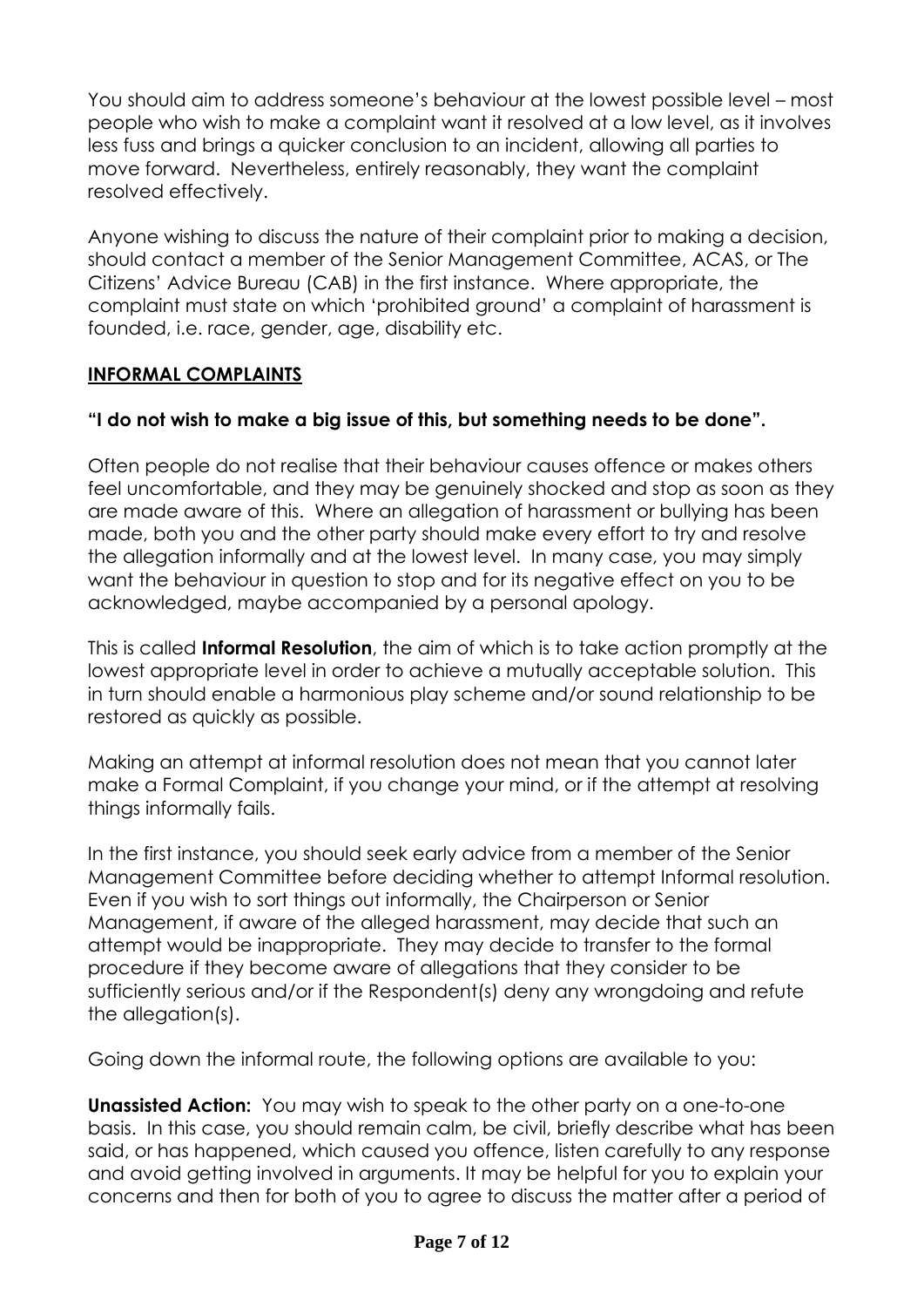reflection. Alternatively, you may choose to write to other party about their behaviour. This would also establish an audit trail, particularly if sent as an e-mail.

**Assisted Action** Assisted informal action can take one of 3 forms:

**Using the Seniors or the Senior Management Committee:** You may ask a Senior or someone from the Senior Management Committee to speak to the other party about their behaviour. This does not necessarily mean that other, more senior members are made aware of the allegation(s). It simply means that appropriate management action – at the lowest appropriate level – can be taken as soon as possible to attempt to stop the alleged behaviour, resolve differences and restore a harmonious atmosphere.

**Using a LUPS Friend or Colleague** You may choose to speak to the Respondent in the presence of a LUPS friend or colleague (ideally someone of a similar level to yourself), but be aware that his/her role is only to provide you with moral support. The Respondent may also have their own LUPS friend or colleague present. However, everyone must understand that the responsibility for resolving the matter cannot be passed on to LUPS friends and colleagues – the issue is between the two of you and it is you who must do the talking.

**Mediation** If both parties agree, they may try to resolve any dispute between them through mediation by a properly-trained and formally-accredited, and impartial, Mediator. Mediation consists of a discussion of the problem between all parties in a controlled environment. Whatever is discussed, resolved and agreed in this meeting remains completely confidential between all parties and the Mediator.

**Outcome of Informal Resolution** The outcome of Informal resolution may be an agreement or reconciliation between the parties. However, where the Senior Management team are aware of Informal resolution having been achieved, the relationship between the parties will be monitored for the remainder of the play scheme to ensure that the agreed outcome is respected and that there is no repetition of the behaviour in question.

#### **FORMAL COMPLAINTS**

#### **"I wish to make a Formal Complaint. What should I do?"**

You have a right to make a Formal Complaint of harassment or bullying at any time, although an attempt at Informal resolution should, whenever possible and appropriate, be made in the first instance. Experience has shown that Informal resolution is far quicker in resolving issues and therefore allows all parties to move forward. However, where Informal resolution has failed, or the incident is serious enough to warrant making a Formal Complaint, you will receive the appropriate advice from one of the Senior Management Committee Members or if the complaint is against A member of the Management Committee you may seek advice from ACAS, Ofsted or the Citizens' Advice Bureau (CAB). At the same time, if you feel strongly that the behaviour you are complaining about is sufficiently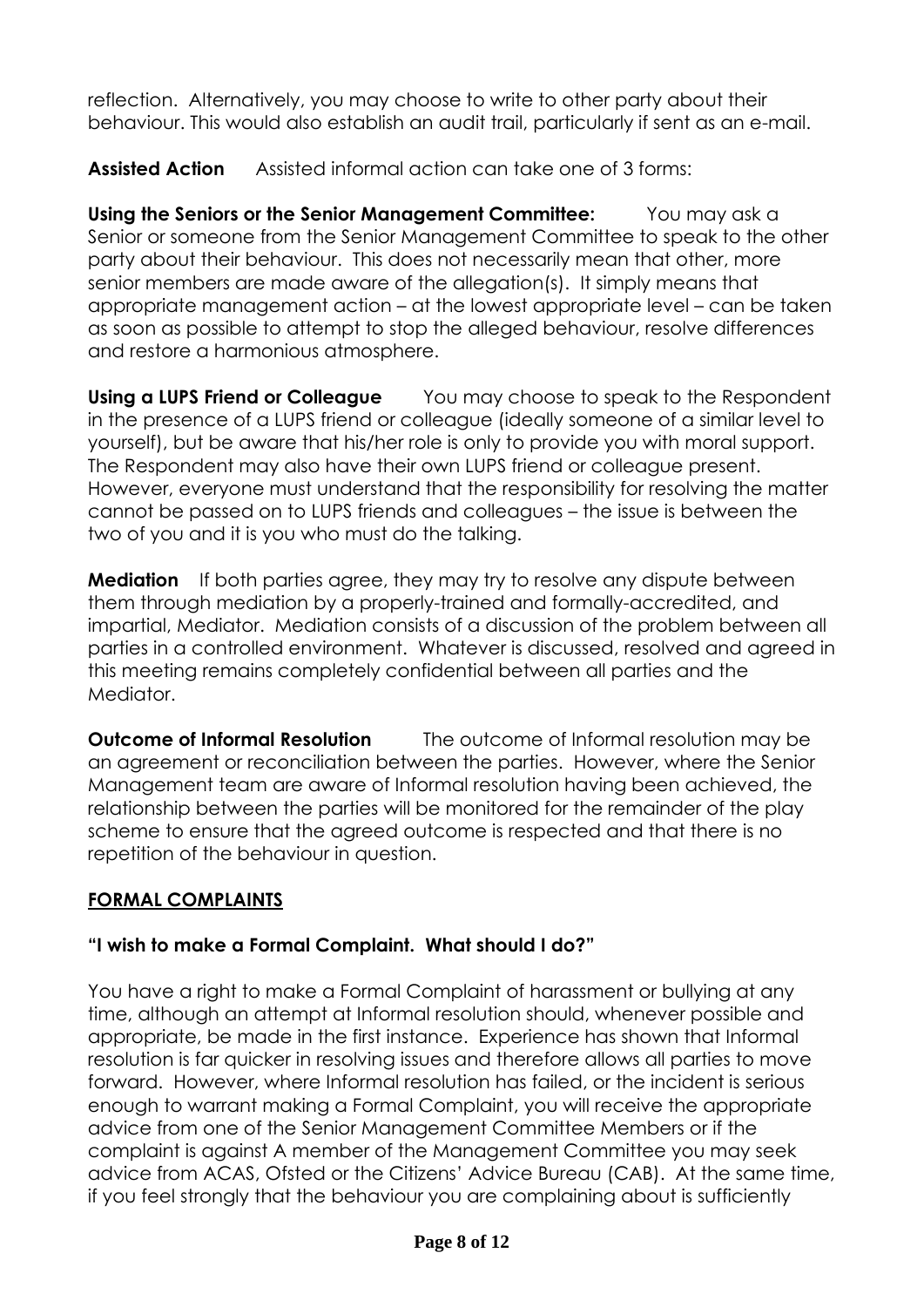serious, then you can submit a Formal Complaint straightaway. You do not have to go through the Informal route first. Formal Complaints must provide sufficient information about the incident(s) complained about, the other party and any witnesses, and the redress that you seek.

**Timescale** Formal Complaints must normally be submitted within 3 months of the Incident complained about, or, if the complaint is about a series or pattern of incidents, the last incident (in which case, the whole series or pattern of incidents will be considered). If it is just and equitable to do so, a Formal Complaint may be considered even if it is outside the 3-month time limit. Out-of-time Formal Complaints will be considered on a case-by-case basis and advice should be sought in the first instance – though it may be prudent to seek early advice from the Senior Management Committee. If the Senior Management Committee is the subject of the complaint or is implicated in your complaint, then the complaint should be submitted to the next level in the Management chain, Ofsted, Children Services – again advice can be gained from ACAS or the Citizens' Advice Bureau (CAB).

**Assignment of Assisting Officer** When a Formal Complaint of discrimination, harassment or bullying is made, an Assisting Officer will be assigned to you (usually, you may choose who you want). They are responsible for providing reassurance and clear advice on the way ahead, seeking advice from ACAS, Ofsted, CAB or Children Services, and closely liaising with you as necessary.

**Complaint Letter** In your letter of complaint you should include as much factual detail as possible about what happened, how it has affected you, and, most importantly, what you would like the outcome to be (known as the 'Redress'). The Assisting Officer will advise you on the layout of the letter and can help you write it. They will not write it for you, it is your complaint, but will help you pull the letter together.

Complaints will be investigated fully and escalated where necessary. Joint complaints by 2 or more Complainants are not permitted; each Complainant must submit their own complaint. Any individual (Complainant or Respondent) finding themselves a party to a complaint involving staff, children or parent carers of LUPS should contact a Senior Management Committee member or higher Authority as soon as possible.

#### **"I've submitted my Formal Complaint. What happens next?"**

The LUPS Chairperson or Senior Management Committee Officer (known as the Deciding Officer) will initiate an E&D investigation. Your Assisting Officer will help find out and explain everything you need to know about the investigation process and support you through it. The Respondent will be told the nature of the complaint that has been made, you will both have an initial interview with the Deciding Officer, and a decision will be taken on whether working arrangements will need to be altered in any way while the investigation is underway.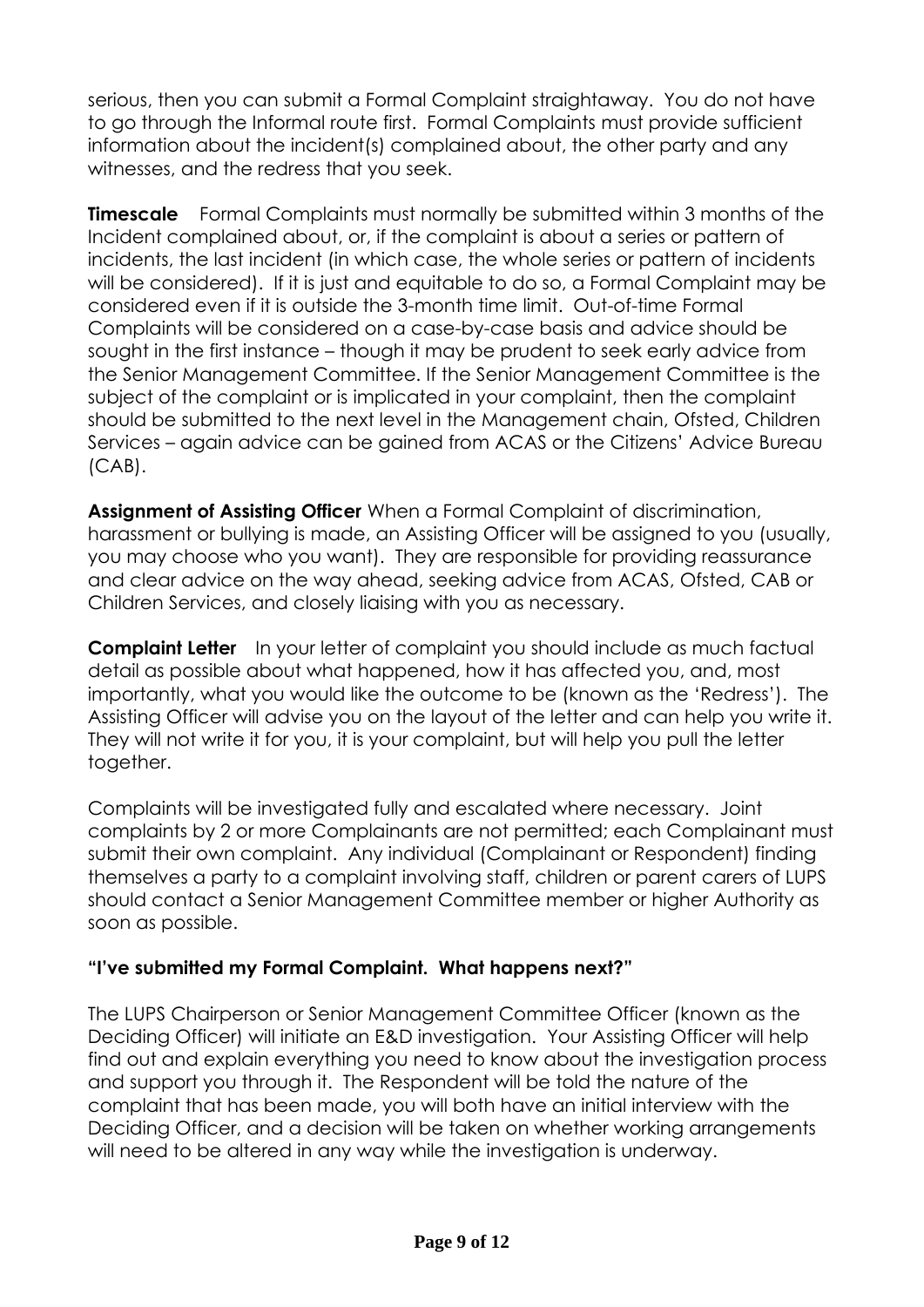The Deciding Officer appoints a suitably-qualified person (or team) to conduct the investigation. This person is known as the Harassment Investigating Officer (HIO), who should be wholly independent of both your and the Respondent's line management. The Investigation will be conducted as quickly as possible and the draft report of the investigation should be available for comment by both you and the Respondent(s) normally within 30 days. On occasion, however, this is not always possible, if the investigation is particularly complex, or where witnesses have to be interviewed at various locations. Either way, the HIO will keep you informed, in general terms, of progress.

**Reassurance to a Complainant:** If you are reluctant to make a Formal Complaint because of the stress or anxiety this may entail, you should be advised to seek welfare, pastoral support and/or medical help. You should not feel discouraged from making a Formal Complaint for fear of negative consequences and should be reassured that you will be protected against victimisation. Whilst complaints should never be made in bad faith, should a complaint subsequently not be upheld, the fact that you made the complaint in the first place should not be held against you and will in no way affect your placement at LUPS.

**Remember:** It is an individual's right to make a complaint and they should have every expectation that it will be taken seriously. Similarly, anyone who finds themselves the subject of a complaint also has a right to be kept informed of what is going on, and to be treated fairly and impartially.

Absolute confidentiality for the Complainant and/or the Respondent cannot be guaranteed; however, the HIO and team will strive to achieve the maximum possible – only those who have a legitimate need-to-know will be aware of the details. All complaints will be investigated thoroughly, impartially and with the utmost discretion. Be aware that, as part of the investigation process, statements will be disclosed to the Complainant, Respondent(s) and Deciding Officer.

You are also advised that should disciplinary action be recommended, or the case be taken to Tribunal, normal disclosure rules will apply. If you are in doubt as to how this might affect you, ask the HIO or Assisting Officer.

#### **"How will I know whether my complaint has been upheld or not?"**

On completion of the investigation, and after you and the Respondent(s) have had the opportunity to read the draft, the HIO will submit the Final Report to the Deciding Officer. After due consideration, the Deciding Officer will decide whether your complaint is supported or not, and whether administrative or disciplinary action against anyone is appropriate. The Deciding Officer will tell both Complainant and Respondent(s) of his/her decision in writing.

#### **"If I am not satisfied with the outcome, what can I do?"**

If you wish to submit your complaint for referral to a higher Authority you may do so. If you are unhappy with the Higher Authorities decision, you may request that your complaint is referred to Ofsted or Children Services.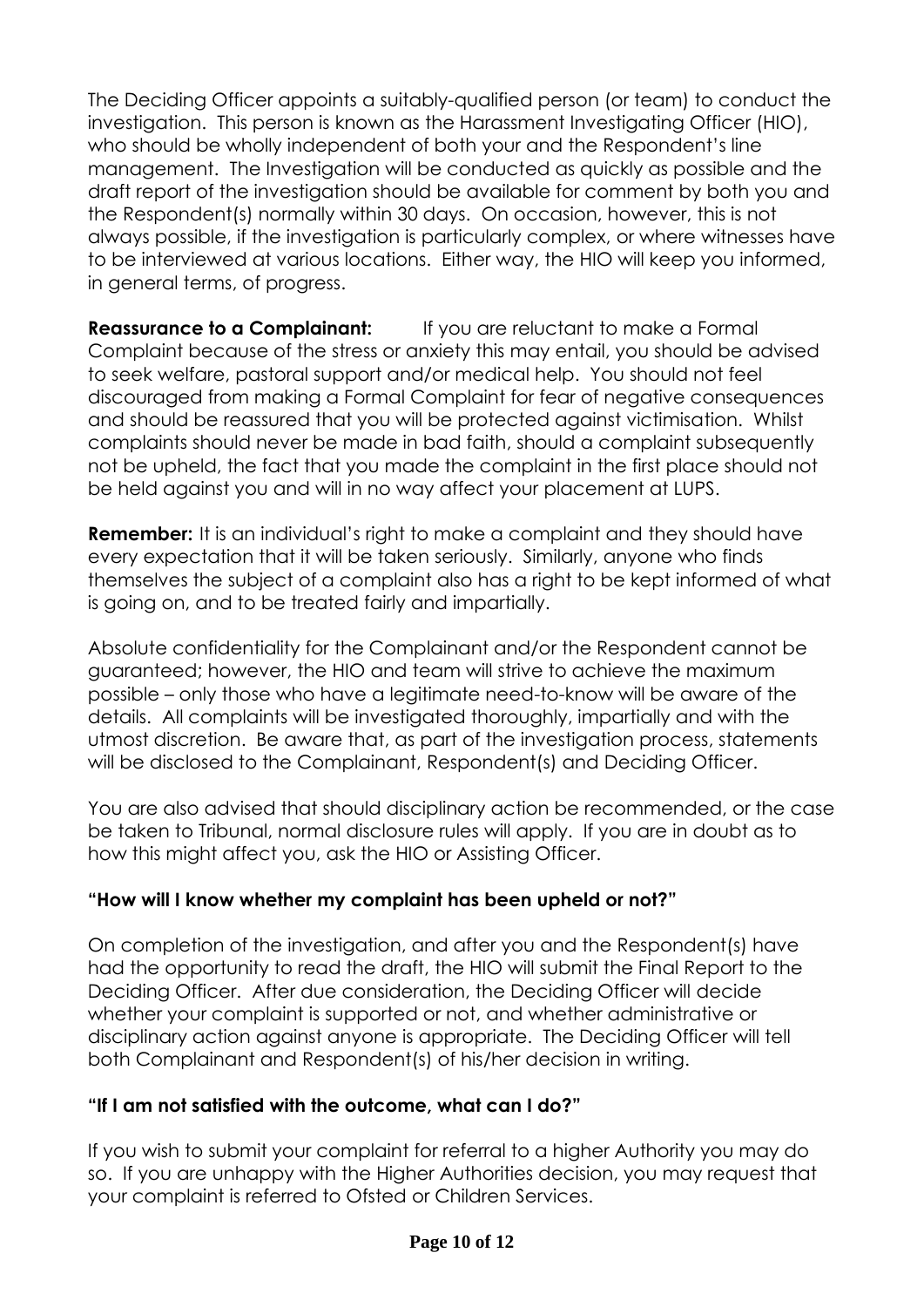## **TRAINING**

Core Equality and Diversity Training is provided to all staff as part of their induction and periodically thereafter. References are also made to articles within the policy and Morning and End of Day Staff briefings. All families and staff are made aware of this policy and its contents.

### **FURTHER ADVICE & REFERENCES**

#### **Further Advice is available from:**

LUPS Senior Management Team: [chairperson@lups.co.uk](mailto:chairperson@lups.co.uk)

**ACAS:** [www.acas.org.uk](http://www.acas.org.uk/)

**The Citizens' Advice Bureau (CAB):** [www.citizensadvice.org.uk](http://www.citizensadvice.org.uk/)

**A: Gender:** [www.csag.org.uk](http://www.csag.org.uk/)

**Stonewall:** Works for equality and justice for LGBTQ+ individuals [www.stonewall.org.uk](http://www.stonewall.org.uk/)

**Equality and Human Rights Commission (EHRC):** Works to eliminate discrimination on the grounds of gender, sexual orientation, disability, race, religion and belief in the UK. [www.equalityhumanrights.com](http://www.equalityhumanrights.com/)

#### **Ofsted:**

OFSTED (South) Freshford House Redcliffe Way Bristol BS1 6NL

- **08456 404040** about anything else.
- **08456 404049 Fax**

**Email**: [enquiries@ofsted.gov.uk](mailto:enquiries@ofsted.gov.uk) **Website**: [www.ofsted.gov.uk](http://www.ofsted.gov.uk/)

**Hampshire County Council Children's Services** Tel: 02392 244178